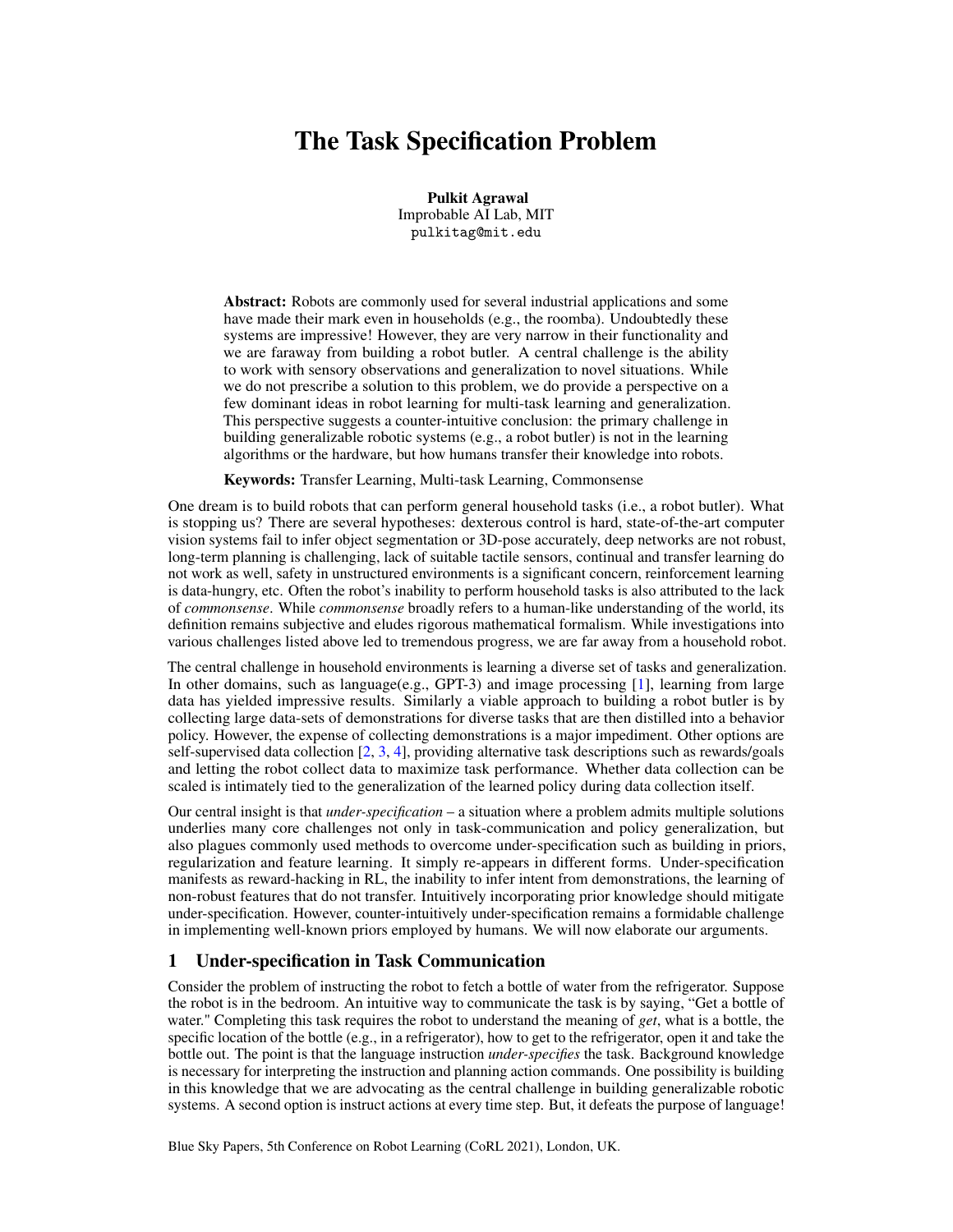Another way to communicate a task is by defining a reward function. Sparse rewards provide little guidance to the agent and are often insufficient for learning. On the other hand, dense rewards are subject to *reward hacking* [\[5\]](#page-4-0), i.e., learning behaviors that optimize the reward function in an undesirable manner. A well-known example is of a cleaning robot [\[6\]](#page-4-0). Suppose it is rewarded for the amount of dust it picks up. Instead of learning to clean the entire room (the actual intent), the agent can maximize reward by simply repeating the process of throwing and picking up dust in one corner of the room. This behavior does not result from optimization failure but because multiple equally good solutions are admitted by the reward function (i.e., under-specification). Forcing the agent to learn the desired behavior requires changing the reward function, which is a tedious process. Unsurprisingly reward functions for popular benchmarks like meta-world [\[7\]](#page-4-0), OpenAI-Gym are nothing short of meticulously crafted small programs. Outside standard benchmarks, the practice of learning a new task often devolves into an ad-hoc and laborious process of determining the reward function that results in the desired behavior with the algorithm at hand. Without additional priors, no algorithm can overcome this issue because it is a fundamental consequence of under-specification.

An alternative is to use sparse rewards but overcome the challenge in exploration using either a manually designed curriculum  $[8, 9]$  $[8, 9]$  $[8, 9]$  or a task ordering that is guided by intrinsic rewards  $[10, 11]$  $[10, 11]$ , [12,](#page-4-0) [13,](#page-4-0) [14\]](#page-4-0), sub-goals [\[15,](#page-4-0) [16\]](#page-4-0) generated by an agent or competition between agents [\[17\]](#page-4-0). Like reward engineering, manual curriculum design is tedious and largely dependent on human intuition about good task ordering. Intrinsic rewards such as prediction error  $[14]$ , visit counts  $[13]$ , learning progress [\[18\]](#page-5-0), etc. are simply heuristics that encourage the agent to explore in a task-agnostic manner. In some cases, such exploration aligns with the task reward, and in others, it is not. It is therefore unsurprising that a recent study concluded that no intrinsic reward method consistently improves performance on ATARI games [\[19\]](#page-5-0). Further, on games where intrinsic rewards help, different reward formulations were suitable for different games. Similar criticism applies to the curriculum discovered by the competitive play between agents or by automatic goal generation. In summary, the success of exploration using these methods hinges on the *hope* that the self-generated curriculum will align with the desired task. Moreover, even when these methods work, meticulous tuning of parameters such as relative weighting of intrinsic v/s task rewards is required.

Instead of specifying the task with a reward function, one can provide the robot with a goal-state or a task demonstration. Goal-conditioned policies can be trained using supervised learning of inverse models [\[3,](#page-4-0) [20,](#page-5-0) [21,](#page-5-0) [22\]](#page-5-0) or by reinforcement learning [\[23\]](#page-5-0). The goal can be a low-dimensional state vector describing the robot and the objects or an image, or even a video demonstration. One substantial challenge is in interpreting the goal itself. E.g., a goal image showing a set of stacked objects has multiple interpretations. The intended goal might be to stack objects in a particular order; it might be that the order is irrelevant. It is even possible that the arrangement of objects in a stack is irrelevant, and the actual goal was just to place objects on the table. A goal image is an incomplete description of the task. Prior knowledge about task distribution is required to infer the task correctly.

One might argue that the image interpretation problem can be simplified by observing a video demonstration of the entire task. For instance, if a demonstrator carefully stacks objects, the likely goal is not to put objects on the table but to stack them. However, even such an interpretation requires additional assumptions about the demonstrator, like completing the task in the shortest time or expending the least amount of energy or that he/she is rational. Such assumptions are often used to interpret human intent (e.g., pragmatics [\[24\]](#page-5-0)). While these assumptions can rule out a few inferences, they still admit numerous goal interpretations even when used with a video demonstration. To gain intuition, consider a video demonstration depicting a hand pushing an object. If one reasons at the pixel level, it might be concluded that the goal is to move the arm instead of pushing the object. It is because the arm is larger than the object, and its motion is therefore dominant. From the same video, humans would interpret the task as pushing because of their implicit prior knowledge that the motion of objects is more significant than the arm itself. However, as we will discuss in Section [3,](#page-2-0) incorporating such priors presents another set of challenges.

The issue of intent inference from a single demonstration has been tackled using meta-learning on many demonstrations of different variants of the task [\[25\]](#page-5-0) or using inverse models [\[20,](#page-5-0) [21\]](#page-5-0). These methods only work on a narrow set of videos (see meta-learning discussion in Section [2\)](#page-2-0). Inverse reinforcement learning (IRL) infers intent by matching the distribution of states in the demonstration [\[26,](#page-5-0) [27\]](#page-5-0). Therefore its success inevitably relies on the feature representation of states.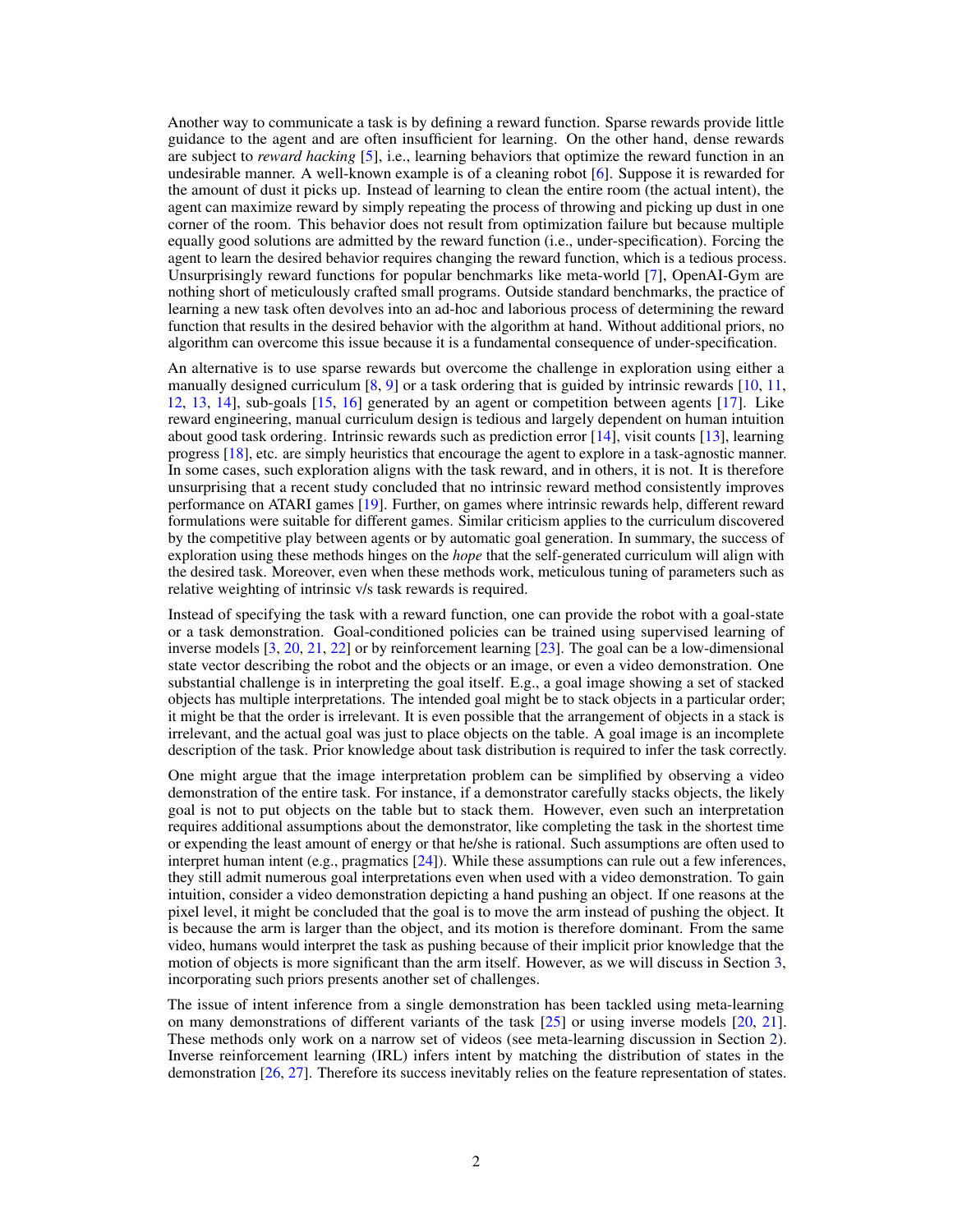<span id="page-2-0"></span>In summary, under-specification affects different forms of task communication. One possible solution to accurately infer the intended target form goals specified as an image, language or a demonstration relies on learning good feature representations. We discuss this approach in the section below.

## 2 *Under-specification* in Representation and Transfer Learning

A distinctive characteristic of household environments is the diversity in tasks, the objects to be manipulated, the variation in object arrangements, and even their appearance! In such a setting, *transfer* is critical for success. In addition to aiding task communication, learning good representation is touted to overcome the transfer problem. Learning transferable representations by maximizing reward signals [\[28,](#page-5-0) [29\]](#page-5-0) or even by predicting actions such as in learning from demonstrations has proven to be challenging. One alternative is to learn features by training on a proxy task such as image classification on Imagenet, a technique that has proven very successful for computer vision applications [\[30\]](#page-5-0). However, due to the differences in the proxy and desired task, the proxy features may not transfer. E.g., image classification is invariant to the pose or location of the object. However, these are precisely the features required for manipulation. Therefore when learning features on a proxy task, one is simply "hoping" that these features will transfer!

Even unsupervised and self-supervised methods that leverage large amounts of unlabelled data suffer from such "hopeful" generalization! For instance, learning disentangled features by reconstructing the input is a popular feature learning method. The underlying hope is that *disentangled features* will encode semantic image characteristics such as the lighting, shape, texture, etc. When trained on datasets with low visual complexity (e.g., MNIST), these methods successfully find semantic features. However, as the visual complexity increases, disentanglement is not unique. Many different sets of disentangled features result in the same reconstruction loss (i.e., under-specification). Some desirable, others not. E.g., JPEG compression learns a basis of Fourier features that perfectly reconstruct an image. However, these features are not as useful for manipulation or semantic understanding tasks.

In self-supervised learning, numerous proxy tasks have been proposed for feature learning [\[31,](#page-5-0) [32,](#page-5-0) [33,](#page-5-0) [34,](#page-5-0) [35\]](#page-5-0). It is worth noting that proxy tasks are inspired by human intuition and not from theoretical principles. The fact that the learned features generalize to popular computer vision tasks is merely an empirical finding! In other words, the task designer *simply hoped* that optimizing the proxy task learns transferable features. Suppose one encounters a task to which these features do not transfer. In that case, there is no guidance on what to do except for manually constructing new proxy tasks.

*Meta-learning* [\[36,](#page-5-0) [37\]](#page-5-0) holds the promise of overcoming hopeful generalization by directly optimizing for representations that transfer. But such training requires apriori knowledge of the test-time task distribution. Because task-similarity has no formal definition and is subjective, constructing a parametric distribution of test tasks is impossible. Consequently, specifying the test-time distribution entails enumerating a list of all possible test tasks, which is infeasible for many practical applications.

The above discussion highlights core challenges in representation learning: lack of theory to guide the construction of proxy tasks and learning of unwanted features. The vital point to realize is that undesirable features are not a consequence of learning failure or because deep networks find a local minimum. Today's deep networks can perfectly optimize the training loss even for a random dataset [\[38\]](#page-6-0). Unwanted features are learned because many distinct solutions result in similar training losses. Among these, the desirable and undesirable solutions (dubbed as "non-robust" features [\[39\]](#page-6-0)) are equally good in the absence of additional priors. The human inability to *precisely* specify what neural networks should learn (i.e., under-specification) results in training objectives that are too unconstrained. Consequently, they admit a large number of (potentially undesirable) solutions.

# 3 *Under-specification* in Incorporating Priors

Under-specification is a challenge because it leads to undesirable solutions. It is essential to realize that *there is no fundamental reason that makes a solution undesirable*. It is just that some solutions do not align with human intuition. E.g., consider a dataset with images of the digit two colored in red and six in blue. Both color and shape are equally good features for classification, yet we prefer shape over color. Because test distribution is unavailable during training, a desirable solution is not an objective but an arbitrary, subjective choice from a learner's perspective. Intuitively prior knowledge should mitigate such under-specification. However, the role of priors is not to rule out any subset of solutions but the specific ones that are not human-aligned. Because human alignment is subjective, even defining priors becomes a challenge. To be clear, we are not the first to suggest that priors are important, but to reveal that just any prior is not enough – it must be human aligned.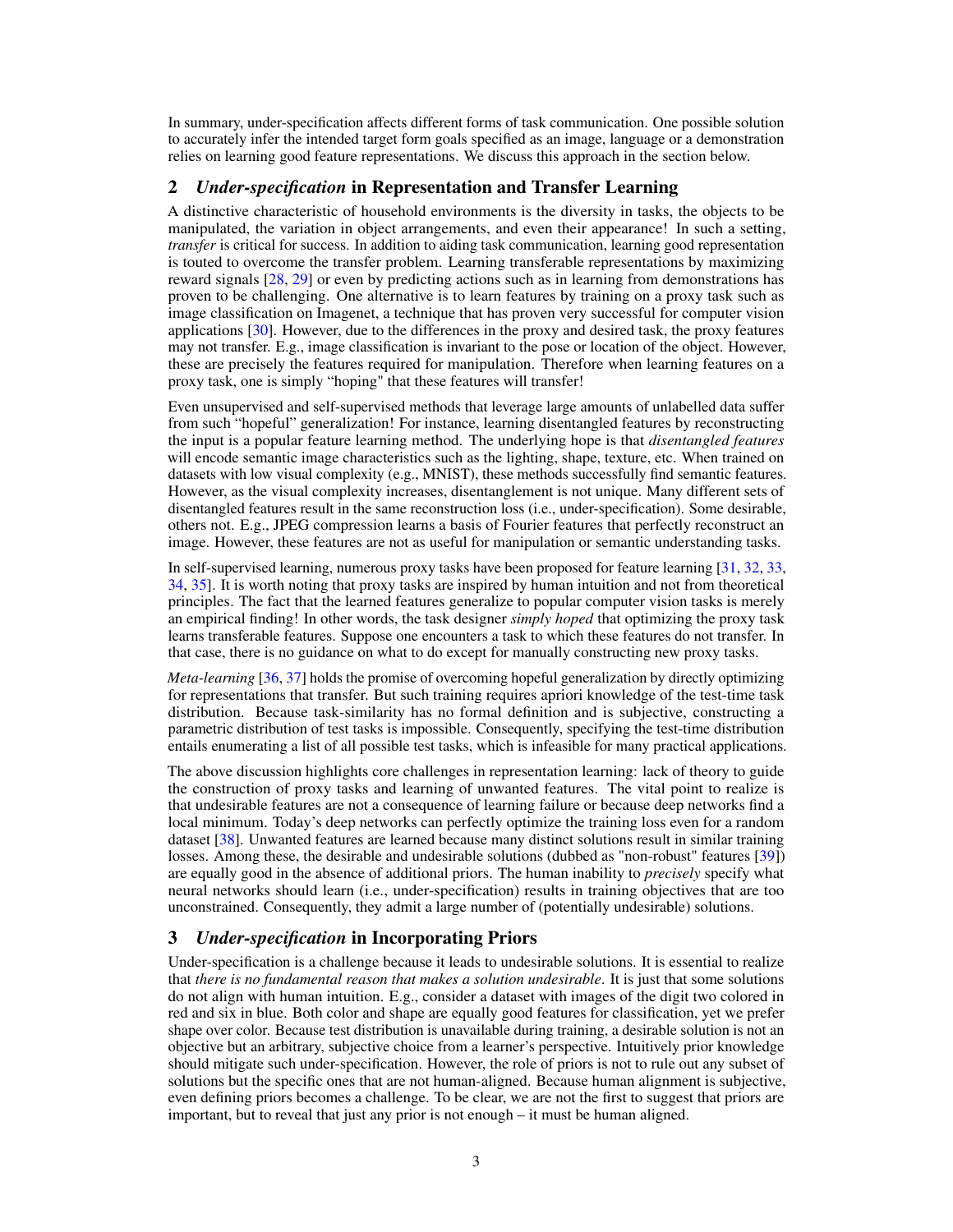To understand the problem in designing such priors, consider regularization in machine learning. Widely used regularization penalties are inspired from the *occam's razor* of encouraging simpler solutions. However, these heuristics might also prune functions that generalize in ways similar to humans and be counter-productive. For instance, deeper neural networks with more parameters are better (and more human-aligned) at object recognition than DNNs with fewer parameters (i.e., simpler in the conventional sense). Another example is the prior of *diversity* for learning distinct skills [\[40\]](#page-6-0) or encouraging *high-entropy* solutions. The problem is that even two random sequences of actions are nearly orthogonal in the action-space and therefore "diverse". What humans care about are "specific" diverse solutions. E.g., in walking, these would be forward, backward, left, or right motion, and not just any set of random action sequences are diverse. Diversity by itself is under-specified! Furthermore, human intuition about priors, especially with deep learning, is questionable. In addition to over-parameterized networks performing better, even commonly held architectural priors such as convolution have recently been brought to question with transformers [\[41\]](#page-6-0).

How can we build human-like priors? One option is a knowledge base [\[42\]](#page-6-0), which have proven unsuccessful for operation *in-the-wild*. Other possibility is to incorporate priors used by humans such as reasoning in 3D space instead of 2D images, representing the world in terms of objects, using models such as Newtonian physics that predict the future for planning etc. Despite their appeal it turns out these priors cannot be defined universally in a task-agnostic way. Consider the following:

What is an Object? : Consider the task of moving a jar full of candies. To solve this task, representing the entire jar as an object is logical. If the task is changed to count the number of candies, then each candy must be treated as an object. Further, if someone wants to eat the candy, then the candy wrapper and the candy should be grouped as two different objects. Because of this, computer vision researchers have also grappled with the definition of objects for a long time. The current consensus is to have humans mark object boundaries [\[43\]](#page-6-0). But, different people mark different boundaries! These boundaries are infact averaged to form the ground truth labels. While humans can flexibly group different pixels into an object depending on the task, the state-of-the-art object segmentation systems are overfit to one specific definition provided by the dataset. This is a problem, because there is no universal task-agnostic definition of an object, rather objects may only be defined in context of tasks.

What is 3D/Geometry? : When driving a a useful notion of 3D is the distance from vehicle in front is useful. For grasping objects surface normals provide critical information about grasp points. Whereas, the shape of objects is often defined in terms of a point cloud or a voxel grid. Again, just like objects, depending on the task, different interpretations of 3D are apt.

What is a Model? : When we think of models, we usually think of forward models that forecast future states. These models are apt for some tasks: e.g., physics is useful for pushing objects. However for other tasks, alternate formulations of a "model" are more apt. For navigation an occupancy map or spatial relationships between landmarks is a useful model. When searching for an object, a model indicating usual location of objects (e.g., pens in drawers) is useful. Similarly, different models are useful for playing chess (game rules) or video games (jump on platforms, kill enemies, etc.).

These examples clearly show that even popular priors inspired by humans reasoning are underspecified. They can only be made concrete in context of a task and their realization is task-dependent.

## 4 The Path Forward: New Approaches to Human Aligned Learning

We advocate that in addition to algorithms and data, how to transfer human knowledge is a fundamental challenge in robot-learning and resolving it will be key to realizing a robotic butler. One method for incorporating human knowledge that has worked well is *data augmentation* – where a human designer explicitly identifies what properties of the data are irrelevant. Future work should look at developing ideas that can directly transfer what is human relevant. In terms of teaching robots it might mean a paradigm shift where we don't leave the robot with a dataset in the hope that the learning algorithms will find the right solution. Instead, interacting with the learning systems akin to communication between mother and child over the lifetime of learning might be critical. At the level of deep learning architectures this may involve building shallower brain inspired architectures that have recurrence/feedback and leverage the *embodiment* prior. The point of this paper is not to suggest a solution, but to elaborate the problem of under-specification and how it manifests. The goal of building a robot butler suggests that we need machine learning that optimizes for human-alignment and not just the task performance. As a final comment its worth mentioning that there are also drawbacks of learning human-aligned learning: it becomes harder to learn superhuman solutions!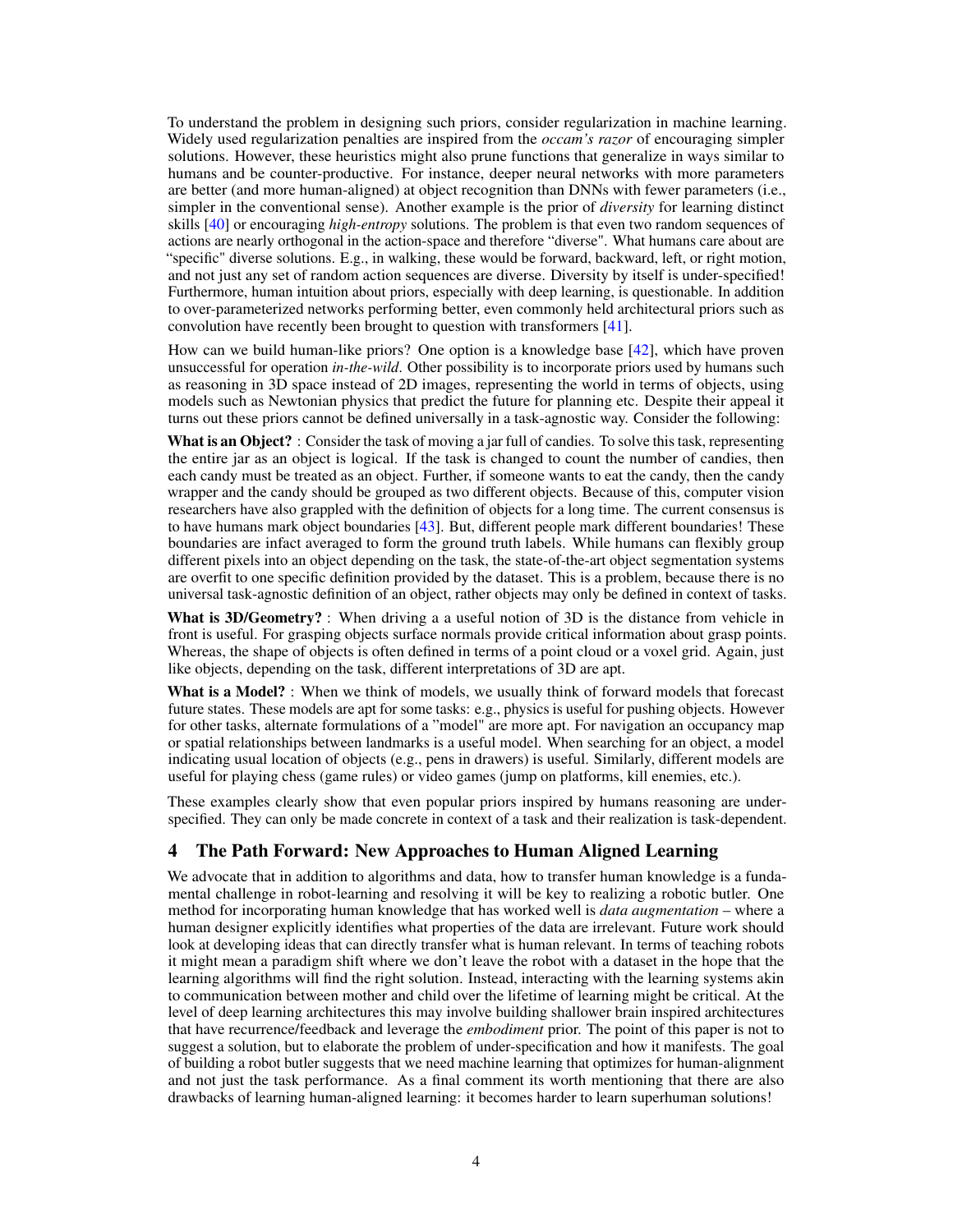#### <span id="page-4-0"></span>Acknowledgments

We thank members of the Improbable AI lab and the Embodied Intelligence group at MIT for many discussions that inspired this paper. The ideas in this work were developed while working on research sponsored by the DARPA Machine Common Sense Program, IBM, Sony, Amazon, Salesforce, Toyota Research Institute, US Airfoce's AI Accelerator at MIT, MIT's Systems That Learn Program, and the NSF Institute of Artificial Intelligence and Fundamental Interactions (IAIFI).

### References

- [1] A. Radford, J. W. Kim, C. Hallacy, A. Ramesh, G. Goh, S. Agarwal, G. Sastry, A. Askell, P. Mishkin, J. Clark, et al. Learning transferable visual models from natural language supervision. *arXiv preprint arXiv:2103.00020*, 2021.
- [2] L. Pinto and A. Gupta. Supersizing self-supervision: Learning to grasp from 50k tries and 700 robot hours. *ICRA*, 2016.
- [3] P. Agrawal, A. Nair, P. Abbeel, J. Malik, and S. Levine. Learning to poke by poking: Experiential learning of intuitive physics. *NIPS*, 2016.
- [4] S. Levine, P. Pastor, A. Krizhevsky, and D. Quillen. Learning hand-eye coordination for robotic grasping with deep learning and large-scale data collection. *arXiv:1603.02199*, 2016.
- [5] D. Amodei and J. Clark. Faulty reward functions in the wild. 2016. URL [https://blog.](https://blog.openai.com/faulty-reward-functions/) [openai.com/faulty-reward-functions/](https://blog.openai.com/faulty-reward-functions/).
- [6] S. Russell and P. Norvig. Artificial intelligence: a modern approach. 2002.
- [7] T. Yu, D. Quillen, Z. He, R. Julian, K. Hausman, C. Finn, and S. Levine. Meta-world: A benchmark and evaluation for multi-task and meta reinforcement learning. In *Conference on Robot Learning*, pages 1094–1100. PMLR, 2020.
- [8] Y. Bengio, J. Louradour, R. Collobert, and J. Weston. Curriculum learning. In *Proceedings of the 26th annual international conference on machine learning*, pages 41–48, 2009.
- [9] T. Matiisen, A. Oliver, T. Cohen, and J. Schulman. Teacher-student curriculum learning. *arXiv preprint arXiv:1707.00183*, 2017.
- [10] J. Schmidhuber. A possibility for implementing curiosity and boredom in model-building neural controllers. In *From animals to animats: Proceedings of the first international conference on simulation of adaptive behavior*, 1991.
- [11] P.-Y. Oudeyer, F. Kaplan, and V. V. Hafner. Intrinsic motivation systems for autonomous mental development. *Evolutionary Computation*, 2007.
- [12] S. P. Singh, A. G. Barto, and N. Chentanez. Intrinsically motivated reinforcement learning. In *NIPS*, 2005.
- [13] M. Bellemare, S. Srinivasan, G. Ostrovski, T. Schaul, D. Saxton, and R. Munos. Unifying count-based exploration and intrinsic motivation. In *NIPS*, 2016.
- [14] D. Pathak, P. Agrawal, A. A. Efros, and T. Darrell. Curiosity-driven exploration by selfsupervised prediction. In *Proceedings of the 34th International Conference on Machine Learning*, pages 2778–2787, 2017.
- [15] S. Sukhbaatar, Z. Lin, I. Kostrikov, G. Synnaeve, A. Szlam, and R. Fergus. Intrinsic motivation and automatic curricula via asymmetric self-play. *arXiv preprint arXiv:1703.05407*, 2017.
- [16] O. OpenAI, M. Plappert, R. Sampedro, T. Xu, I. Akkaya, V. Kosaraju, P. Welinder, R. D'Sa, A. Petron, H. P. d. O. Pinto, et al. Asymmetric self-play for automatic goal discovery in robotic manipulation. *arXiv preprint arXiv:2101.04882*, 2021.
- [17] M. Al-Shedivat, T. Bansal, Y. Burda, I. Sutskever, I. Mordatch, and P. Abbeel. Continuous adaptation via meta-learning in nonstationary and competitive environments. *arXiv preprint arXiv:1710.03641*, 2017.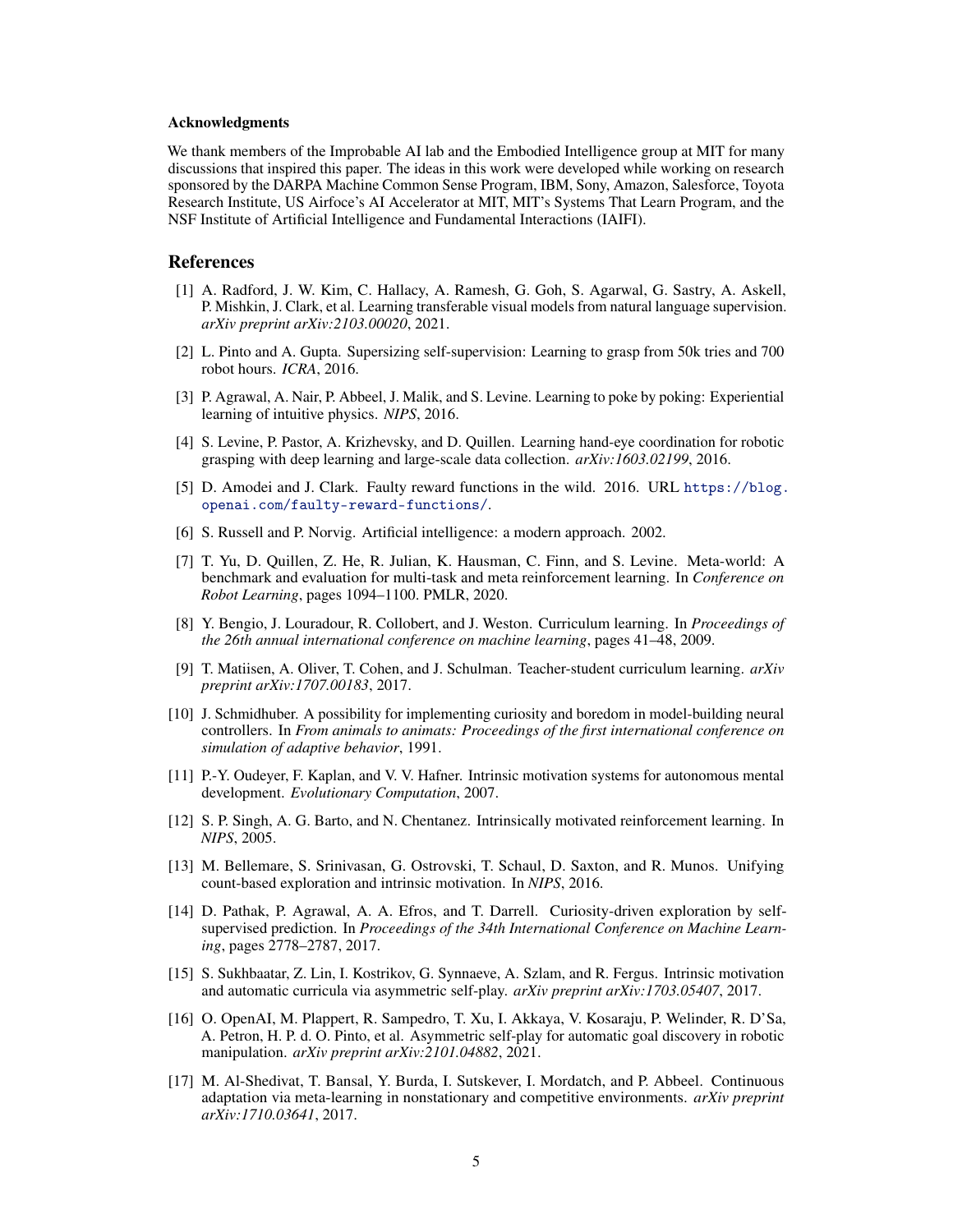- <span id="page-5-0"></span>[18] J. Schmidhuber. Formal theory of creativity, fun, and intrinsic motivation (1990–2010). *IEEE Transactions on Autonomous Mental Development*, 2010.
- [19] A. A. Taïga, W. Fedus, M. C. Machado, A. Courville, and M. G. Bellemare. Benchmarking bonus-based exploration methods on the arcade learning environment. *arXiv preprint arXiv:1908.02388*, 2019.
- [20] A. Nair, D. Chen, P. Agrawal, P. Isola, P. Abbeel, J. Malik, and S. Levine. Combining self-supervised learning and imitation for vision-based rope manipulation. In *2017 IEEE International Conference on Robotics and Automation (ICRA)*, pages 2146–2153. IEEE, 2017.
- [21] D. Pathak, P. Mahmoudieh, G. Luo, P. Agrawal, D. Chen, Y. Shentu, E. Shelhamer, J. Malik, A. A. Efros, and T. Darrell. Zero-shot visual imitation. In *International Conference on Learning Representations*, 2018.
- [22] K. Paster, S. A. McIlraith, and J. Ba. Planning from pixels using inverse dynamics models. *arXiv preprint arXiv:2012.02419*, 2020.
- [23] M. Andrychowicz, F. Wolski, A. Ray, J. Schneider, R. Fong, P. Welinder, B. McGrew, J. Tobin, O. P. Abbeel, and W. Zaremba. Hindsight experience replay. In *Advances in Neural Information Processing Systems*, pages 5048–5058, 2017.
- [24] J. L. Mey. Pragmatics: an introduction. 2001.
- [25] Y. Duan, M. Andrychowicz, B. C. Stadie, J. Ho, J. Schneider, I. Sutskever, P. Abbeel, and W. Zaremba. One-shot imitation learning. *arXiv preprint arXiv:1703.07326*, 2017.
- [26] P. Abbeel and A. Y. Ng. Apprenticeship learning via inverse reinforcement learning. In *ICML*, 2004.
- [27] J. Ho and S. Ermon. Generative adversarial imitation learning. In *NIPS*, 2016.
- [28] K. Cobbe, C. Hesse, J. Hilton, and J. Schulman. Leveraging procedural generation to benchmark reinforcement learning. In *International conference on machine learning*, pages 2048–2056. PMLR, 2020.
- [29] K. Cobbe, O. Klimov, C. Hesse, T. Kim, and J. Schulman. Quantifying generalization in reinforcement learning. *arXiv preprint arXiv:1812.02341*, 2018.
- [30] J. Donahue, Y. Jia, O. Vinyals, J. Hoffman, N. Zhang, E. Tzeng, and T. Darrell. Decaf: A deep convolutional activation feature for generic visual recognition. In *International conference on machine learning*, pages 647–655, 2014.
- [31] C. Doersch, A. Gupta, and A. A. Efros. Unsupervised visual representation learning by context prediction. In *ICCV*, 2015.
- [32] P. Agrawal, J. Carreira, and J. Malik. Learning to see by moving. In *Proceedings of the IEEE International Conference on Computer Vision*, pages 37–45, 2015.
- [33] D. Pathak, P. Krahenbuhl, J. Donahue, T. Darrell, and A. A. Efros. Context encoders: Feature learning by inpainting. In *CVPR*, 2016.
- [34] R. Zhang, P. Isola, and A. A. Efros. Colorful image colorization. In *European conference on computer vision*, pages 649–666. Springer, 2016.
- [35] T. Chen, S. Kornblith, M. Norouzi, and G. Hinton. A simple framework for contrastive learning of visual representations. *arXiv preprint arXiv:2002.05709*, 2020.
- [36] C. Finn, P. Abbeel, and S. Levine. Model-agnostic meta-learning for fast adaptation of deep networks. *arXiv preprint arXiv:1703.03400*, 2017.
- [37] O. Vinyals, C. Blundell, T. Lillicrap, and D. Wierstra. Matching networks for one shot learning. In *Advances in neural information processing systems*, pages 3630–3638, 2016.